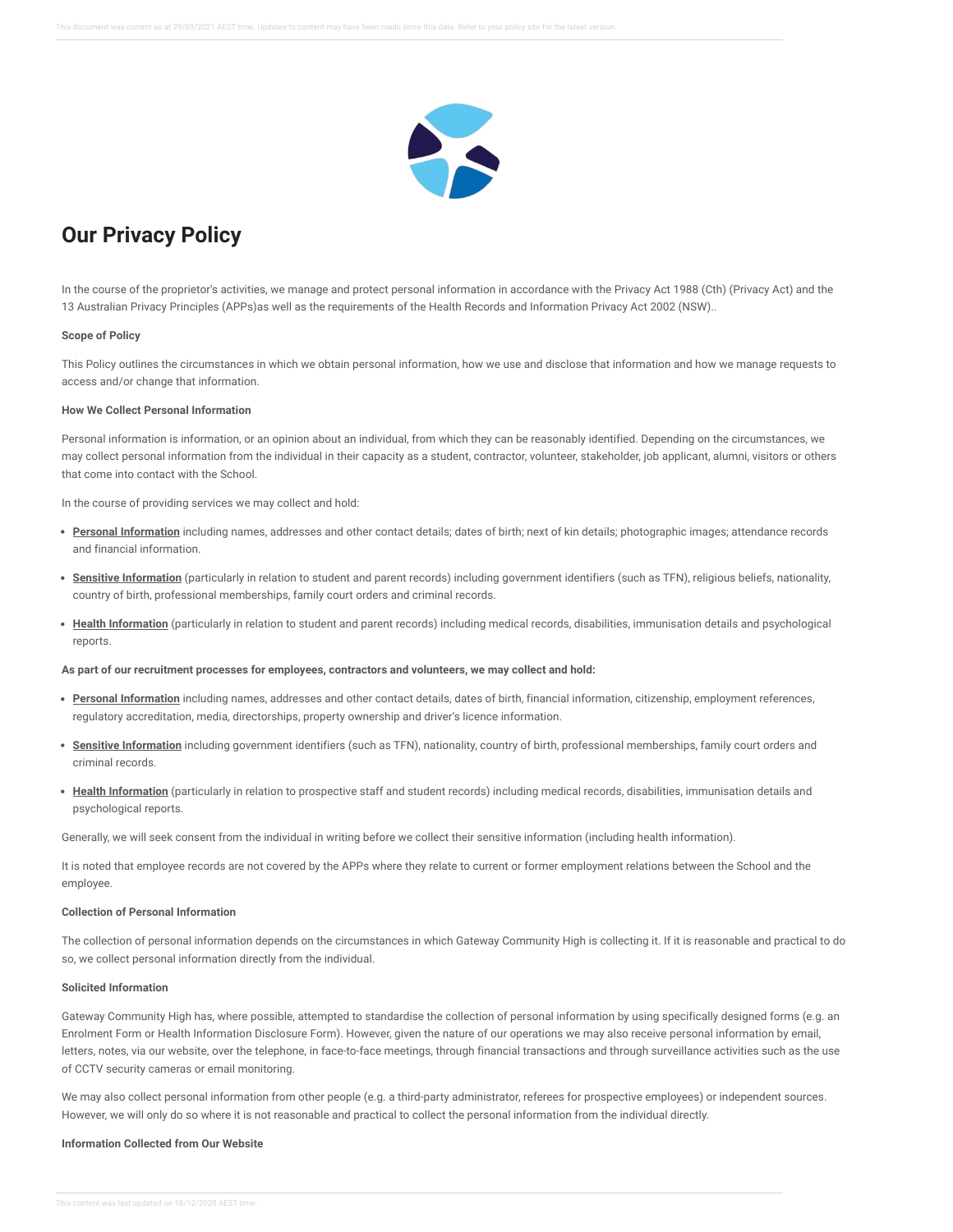We may collect information based on how individuals use our website. We use "cookies" and other data collection methods to collect information on website activity such as the number of visitors, the number of pages viewed and the internet advertisements which bring visitors to our website. This information is collected to analyse and improve our website, marketing campaigns and to record statistics on web traffic. We do not use this information to personally identify individuals.

# **Unsolicited information**

Gateway Community High may be provided with personal information without having sought it through our normal means of collection. This is known as "unsolicited information" and is often collected by:

- misdirected postal mail letters, notes, documents
- misdirected electronic mail emails, electronic messages
- employment applications sent to us that are not in response to an advertised vacancy
- additional information provided to us which was not requested.

Unsolicited information obtained by Gateway Community High will only be held, used and or disclosed if it is considered as personal information that could have been collected by normal means. If that unsolicited information could not have been collected by normal means then we will destroy, permanently delete or de-identify the personal information as appropriate.

## **Collection and Use of Sensitive Information**

We only collect sensitive information if it is:

- reasonably necessary for one or more of these functions or activities, and we have the individual's consent
- necessary to lessen or prevent a serious threat to life, health or safety
- another permitted general situation
- another permitted health situation.

We may share sensitive information to other entities in our organisation structure, but only if necessary, for us to provide our products or services.

## **How do we use personal information?**

Gateway Community High only uses personal information that is reasonably necessary for one or more of our functions or activities (the primary purpose) or for a related secondary purpose that would be reasonably expected by you, or for an activity or purpose to which you have consented.

Our primary uses of personal information include, but are not limited to:

- providing education, pastoral care, extra-curricular and health services
- satisfying our legal obligations including our duty of care and child protection obligations
- keeping parents informed as to School community matters through correspondence, newsletters and magazines
- marketing, promotional and fundraising activities
- supporting the activities of School associations
- supporting the activities of the School
- supporting community based causes and activities, charities and other causes in connection with the School's functions or activities
- helping us to improve our day-to-day operations including training our staff
- systems development, developing new programs and services, undertaking planning, research and statistical analysis
- School administration including for insurance purposes
- the employment of staff
- the engagement of volunteers.

We will only use or disclose sensitive or health information for a secondary purpose if you would reasonably expect us to use or disclose the information and the secondary purpose is directly related to the primary purpose.

We may share personal information to related bodies corporate, but only if necessary, for us to provide our services.

The School may disclose information about an individual to overseas recipients only when it is necessary, for example to facilitate a student exchange program. The School will not however send information about an individual outside of Australia without their consent.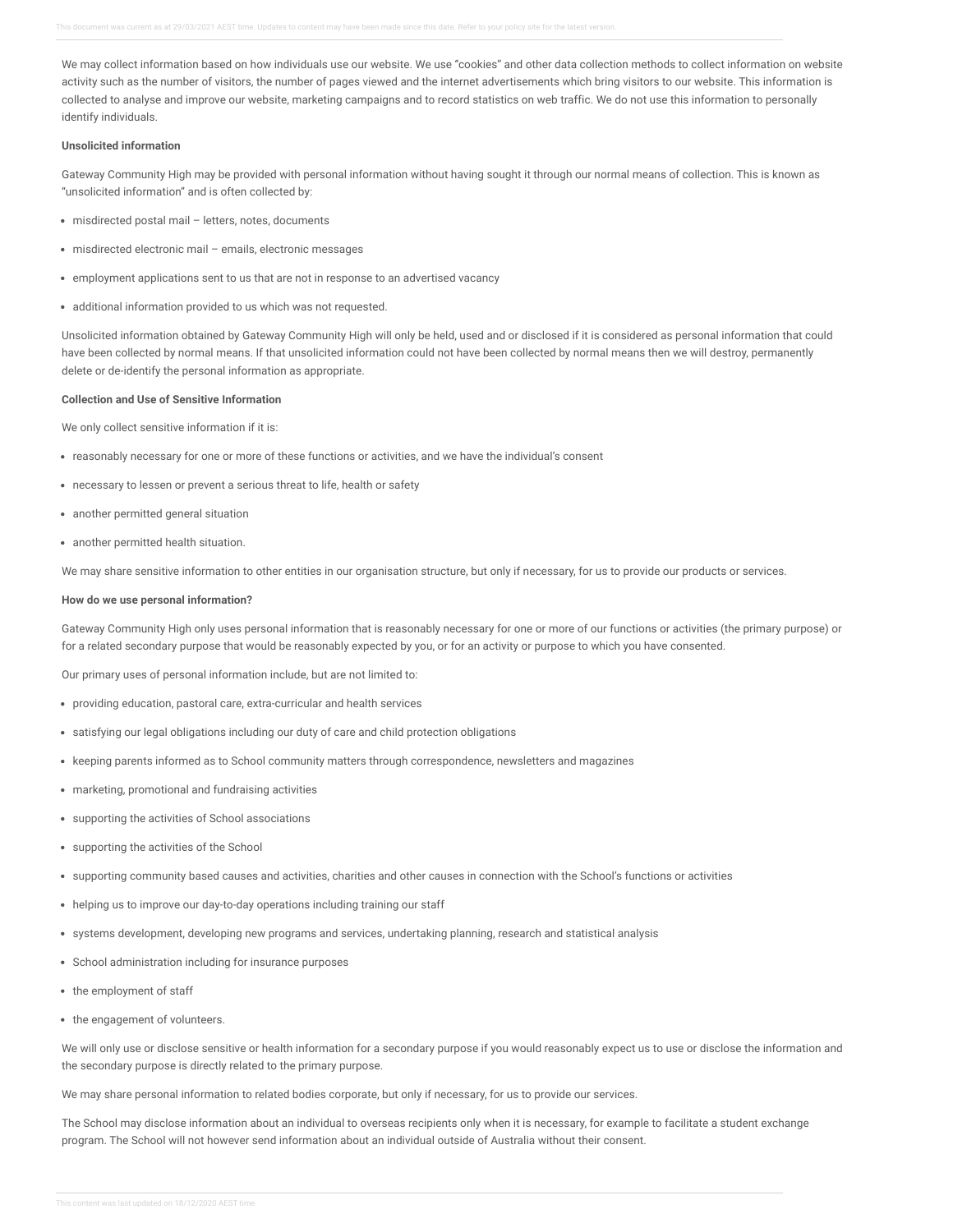#### **Storage and Security of Personal Information**

Gateway Community High stores Personal Information in a variety of formats including, but not limited to:

- databases
- hard copy files
- personal devices, including laptop computers
- third party storage providers such as cloud storage facilities
- paper based files.

Gateway Community High takes all reasonable steps to protect the personal information we hold from misuse, loss, unauthorised access, modification or disclosure.

These steps include, but are not limited to:

- restricting access and user privilege of information by staff depending on their role and responsibilities
- ensuring staff do not share personal passwords
- ensuring hard copy files are stored in lockable filing cabinets in lockable rooms. staff access is subject to user privilege
- ensuring access to the proprietor's premises is secured at all times.
- implementing physical security measures around the School buildings and grounds to prevent break-ins
- ensuring our it and cyber security systems, policies and procedures are implemented and up to date
- ensuring staff comply with internal policies and procedures when handling the information
- undertaking due diligence with respect to third party service providers who may have access to personal information, including customer identification providers and cloud service providers, to ensure as far as practicable that they are compliant with the apps or a similar privacy regime
- the destruction, deletion or de-identification of personal information we hold that is no longer needed or required to be retained by any other laws.

Our public website may contain links to other third-party websites outside of Gateway Community High.

Gateway Community High is not responsible for the information stored, accessed, used or disclosed on such websites and we cannot comment on their privacy policies.

### **Responding to Data Breaches**

Gateway Community High will take appropriate, prompt action if we have reasonable grounds to believe that a data breach may have or is suspected to have occurred. Depending on the type of data breach, this may include a review of our internal security procedures, taking remedial internal action, notifying affected individuals and the Office of the Australian Information Commissioner (OAIC). For more information refer to [Notifiable](https://gatewaycommunityhigh.policyconnect.com.au/module/48/page/c952656f-e9e6-40f2-87a6-581f0a4696de.md) Data Breaches.

If we are unable to notify individuals, we will publish a statement on our website and take reasonable steps to publicise the contents of this statement.

#### **Disclosure of Personal Information**

Personal information is used for the purposes for which it was given to Gateway Community High, or for purposes which are directly related to one or more of our functions or activities.

Personal information may be disclosed to government agencies, other parents, other schools, recipients of School publications, visiting teachers, counsellors and coaches, our services providers, agents, contractors, business partners, related entities and other recipients from time to time, if the individual:

- has given consent; or
- would reasonably expect the personal information to be disclosed in that manner.

Gateway Community High may disclose personal information without consent or in a manner which an individual would reasonably expect if:

- we are required to do so by law
- the disclosure will lessen or prevent a serious threat to the life, health or safety of an individual or to public safety
- another permitted general situation applies
- disclosure is reasonably necessary for a law enforcement related activity
- another permitted health situation exists.

# **Disclosure of Personal Information to Overseas Recipients**